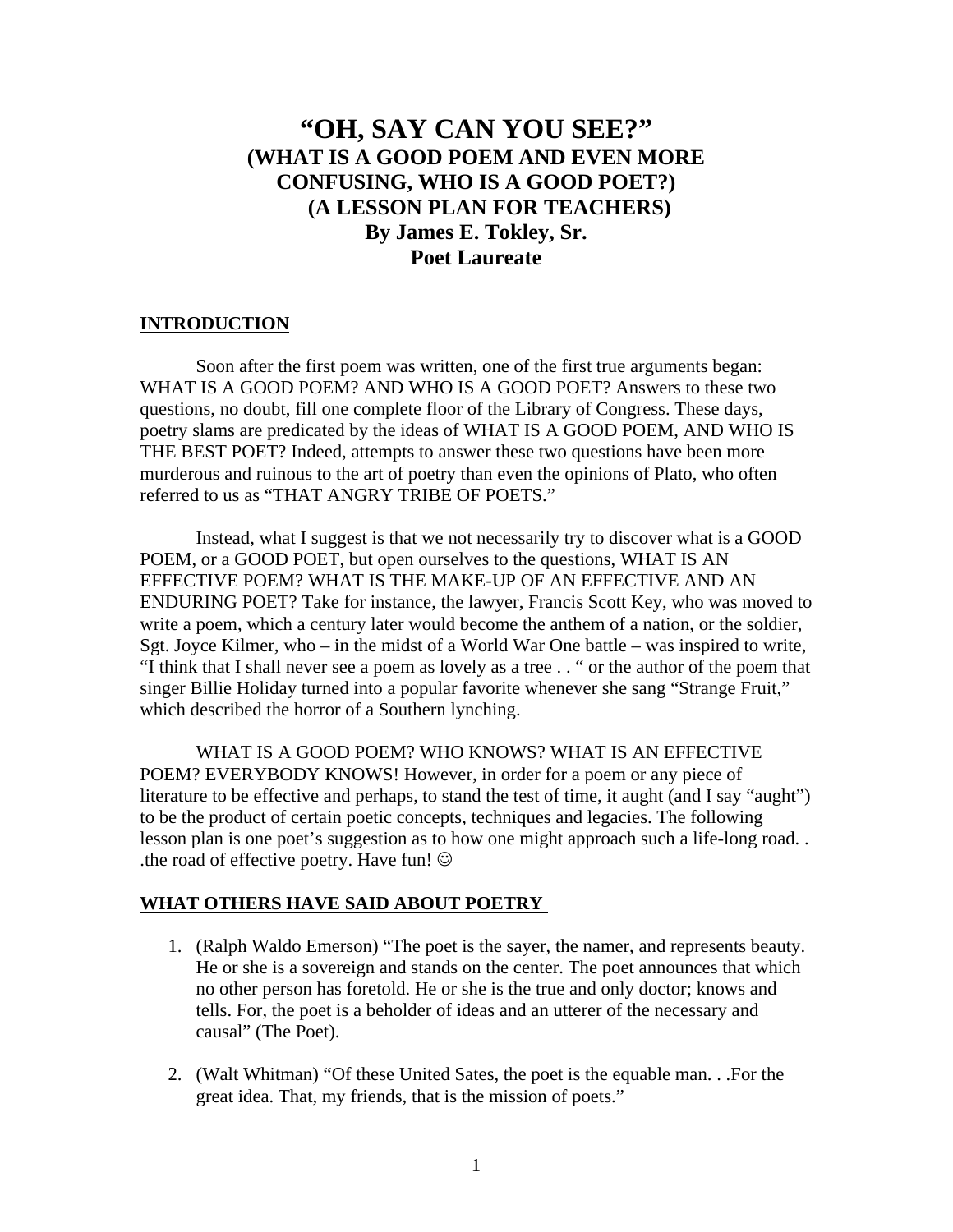- 3. (Shelley) "Poetry, in a general sense, is the expression of the imagination."
- 4. (Gwendolyn Brooks) "These are the times for big poems!"
- 5. Prose is the tobacco stuffed in a pipe. But poetry is the aroma from the smoke, the memories from the aroma and the emotional response from the total experience (Tokley).

## **MATERIALS, WHICH EVERY EFFECTIVE POET WILL NEED**

- 1. Dictionary (suggest Oxford English Dictionary or Webster's Collegiate Dictionary, most current edition)
- 2. Thesaurus (suggest Webster's Thesaurus)
- 3. Rhyming Dictionary
- 4. Dictionary of Allusions (Oxford)
- 5. Inspiration
	- a. Newspapers/ Current Events/ Media
	- b. Art
	- c. Music/ Instruments
	- d. Reading/ Fiction/ Nonfiction/ Poetry/ Plays etc.
	- e. Human Relationships
	- f. Appreciation of All that Exists
	- g. "As I am human, all things human are common unto me" (Terence).

## **PRESENTING THE CLASS**

- 1. Ice Breaker Poems: Select and recite two energizing poems to promote audience interest and "buy-in." (Your own choice)
- 2. What Is A Good Poem?: Discuss the personal preferences of writers, readers and listeners of various poetry techniques (i.e. rhythm and rhyme, free verse, iambic pentameter, iambic tetrameter, terza rima, rime royal etc.). Read examples from writers who have used such techniques (i.e. Chaucer, Dante, Shakespeare Whitman, Dunbar, Dickens, Hughes, Brooks, Frost etc.) Remind students that the King James version of the Bible is written in iambic pentameter.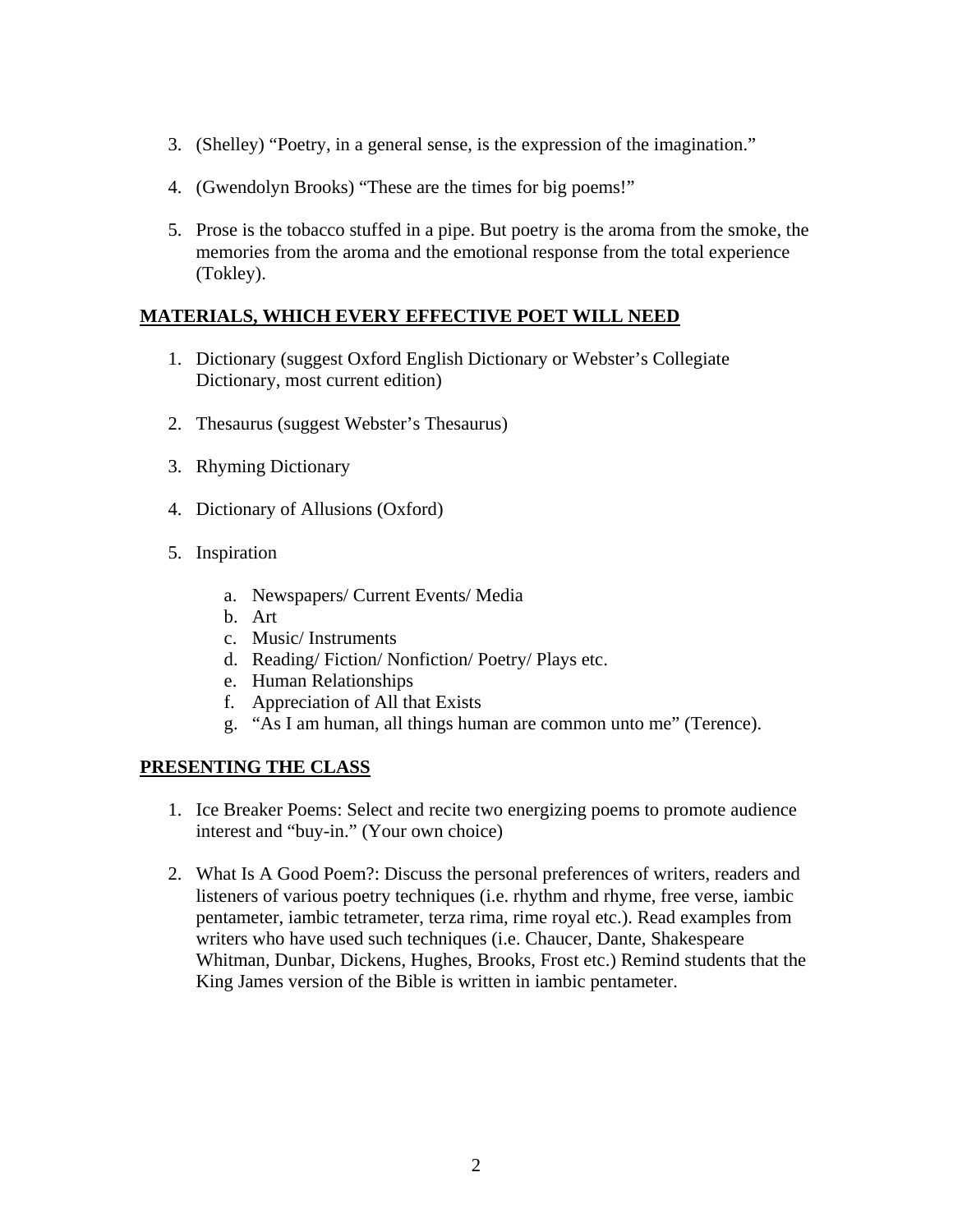- 3. Introduce and discuss the following poetic techniques:
	- a. Simile
	- b. Metaphor
	- c. Analogy
	- d. Alliteration
	- e. Consonance
	- f. Assonance
	- g. Symbolism
	- h. Personification
	- i. Onomatopoeia
	- j. Repetition

Read examples of the use of each of the above in selected poems.

- 4. Discuss poetry slams and the art of poetry: pros and cons
- 5. What is Effective Poetry?: Discuss the impact of poems on the psyche and emotions of the listener or reader.
- 6. What is A Poet?: Discuss the human qualities that open the mind to inspiration and motivation to write poetry (i.e. in touch with self, nature and mankind, sense of humor, sensitive, enthusiastic about life, imagination, creative etc.)
- 7. Writing Exercise One: Instruct students to write a poem about a topic or object and sign the poem.
	- a. Have students to exchange their poems and read them silently.
	- b. Encourage students to share how they felt having someone else read their work, and explain that poetry is sharing a part of who we are.
- 8. Writing Exercise Two:
	- a. Instruct students to play a game wherein they become the great, worldrenowned literary personality they would most like to become. Then have students to rewrite their first poem in the style and feeling of their alterego.
	- b. Have students to read and compare the two poems. Discuss any possible change in their writing styles.
	- c. Then instruct students to rewrite their poem a third time, this time with the personality of themselves as the great, effective poets they wish to become, not someday, but NOW. (What this exercise proves is that within us and within our reach is the effective artist we wish to become, through faith and release and refinement.)